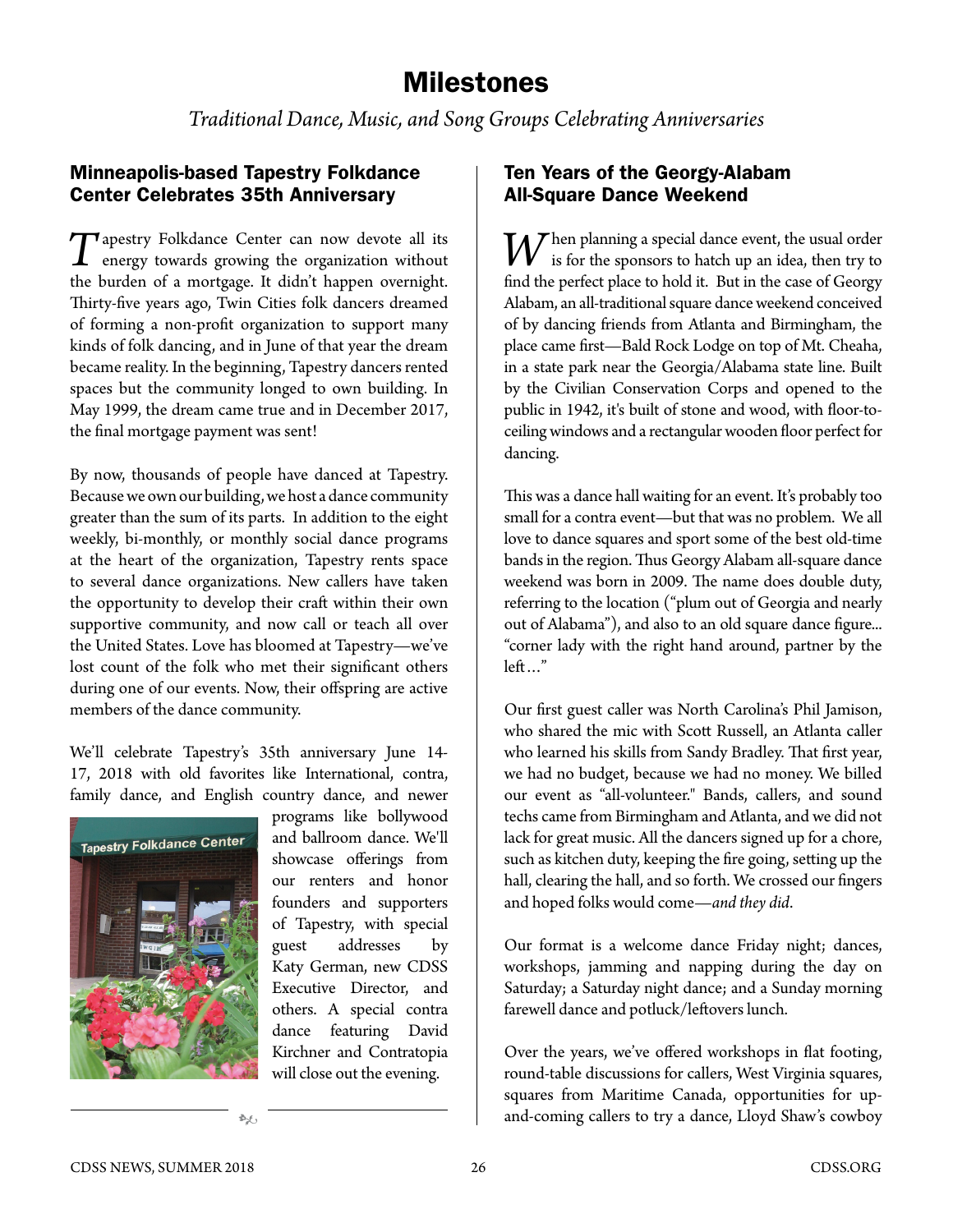dances, square dance technique, the "Zen" of the big set, New England squares to Southern music, and of course, time for lots of jamming. We've recently added "workstudy" scholarships for younger dancers to help the next generation get hooked on squares.



When it looked like we had a successful event, Georgy Alabam

Dancing at the Georgy-Alabam

was "adopted" by Birmingham FOOTMAD, giving us the financial stability to offer stipends to our callers and bands.

Come join us in 2019 for our tenth anniversary with caller Phil Jamison and three rocking old-time, Southern bands. For more information, visit the Birmingham Friends of Old-Time Music and Dance at [footmadbirmingham.org.](http://www.footmadbirmingham.org)

# Thirty Years of New England Dancing Masters

k

On Saturday, April 21, almost 100 folks of all ages<br>
converged on the Evening Star Grange in East<br>
Dummartian VT for a community data as approach by the Dummerston, VT, for a community dance sponsored by the Village Dance Series in celebration of New England Dancing Masters' 30 years of collecting and publishing traditional dances and singing games for children and communities.

The four New England Dancing Masters, Andy Davis, Mary Cay Brass, Mary Alice Amidon and Peter Amidon, called and played (accordions and piano) at this joyous event, along with guest fiddler (and Village Dance regular) Laurie Indenbaum.

In the 1980s, before they founded New England Dancing Masters, Andy, Mary Cay, Mary Alice, and Peter had been regulars, both as dancers and musicians, at the contra dances in East Putney, Vermont, Northfield, Massachusetts, and Nelson, New Hampshire when they all started teaching elementary school music. The four music teachers met regularly to exchange dances and songs to use in their elementary school music teaching. They were all learning and adapting traditional dances learned at dances, traditional dance folk camps and from published collections of dances. When one of them found or adapted a dance that was successful in the classroom they would share it with the group.

In addition to his music teaching, Peter Amidon was leading elementary school residencies in traditional dance and music. He would visit a school for a few days, leading dancing to his accordion playing. But he realized that once the residency was over the students couldn't do the dances because they no longer had the music. So in 1988 he proposed to Mary Cay, Andy, and Mary Alice that they record a cassette of some of the dance tunes that Peter could leave behind. As they talked about it, the four decided to publish a companion book of the dances. One of their favorites was Chimes of Dunkirk, learned from New Hampshire dance caller Dudley Laufman, so gave their new book the title: *Chimes of Dunkirk: Great Dances for Children*, published it in 1991, and named their publishing company New England Dancing Masters (NEDM).

Somehow the *Chimes of Dunkirk* collection found its way into major children's music education d i s t r i b u t o r s catalogues, and the NEDM were



surprised to be suddenly selling hundreds of books every year (including through CDSS). In 1993 they published *Jump Jim Joe: Great Singing Games for Children* (now *Rise Sally Rise*) and the two collections quickly became classics for elementary school teachers across the United States.

Since then the NEDM four have published five more book/ CD dance collections and three DVDs. "We had no idea that our little 1988 brainchild of a book and companion cassette tape would turn into such a significant force in American dance education," Peter Amidon says.

You can find out more about New England Dancing Masters at [dancingmasters.com.](http://www.dancingmasters.com)

**WEB EXTRA:** Watch Peter and Mary Alice Amidon tell a story through song during the April 21st community dance event: [cdss.org/news](https://www.cdss.org/news)